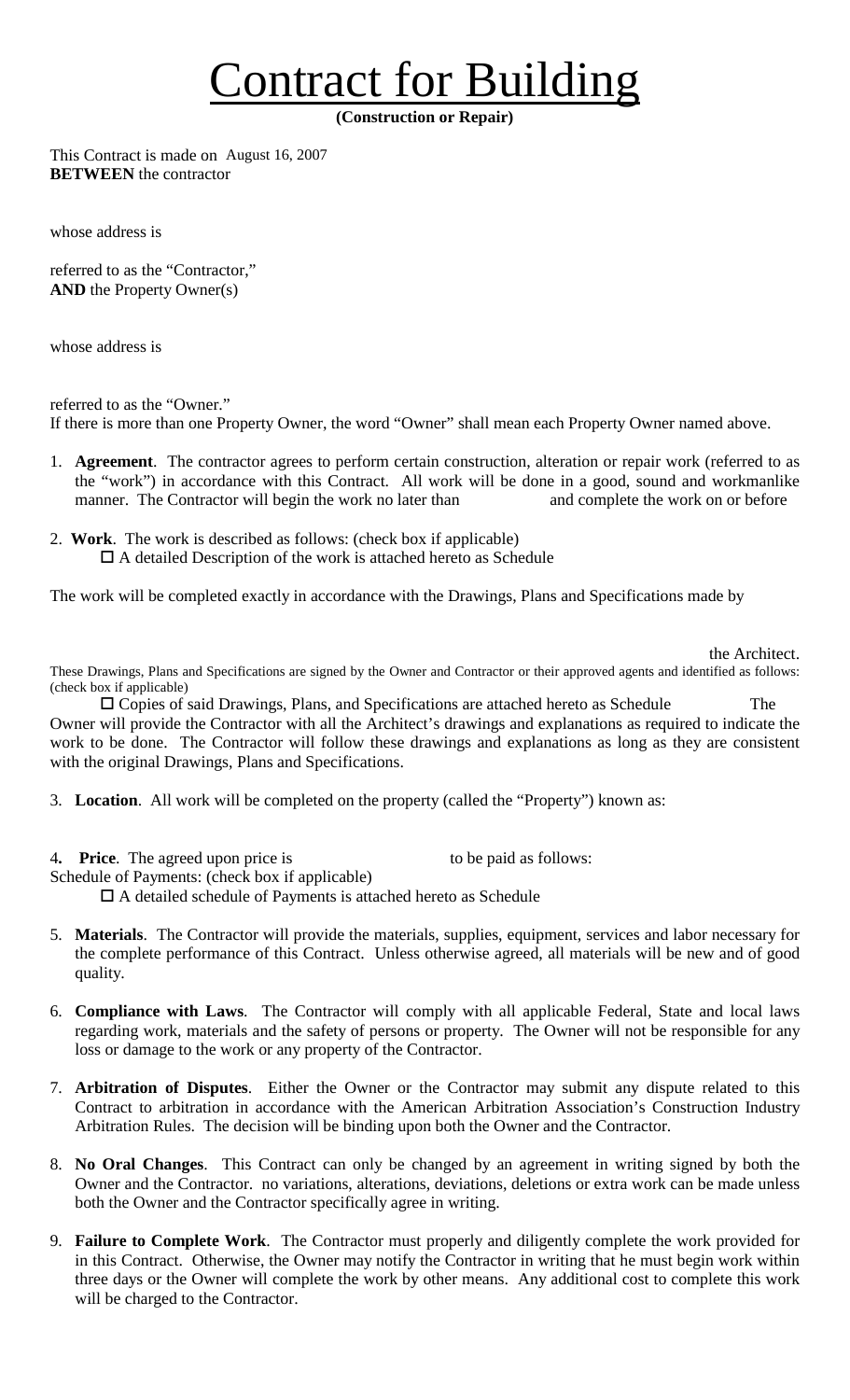- 10. **Failure to Pay Contractor**. The Contractor may stop work and terminate this Contract if the Owner fails to pay the Contractor any sum within days after the date fixed for payment. The Owner must then pay for all work which has been completed, together with the Contractor's reasonable profits and damages.
- 11. **Fire Insurance**. The Owner will adequately insure all buildings as well as any work and materials used in the buildings against fire. The policy will provide for extended coverage in the names of both the Owner and the Contractor.
- 12. **Other Insurance**. The Contractor will maintain insurance coverage required under the Worker's Compensation Laws of New Jersey. The Contractor will also provide general public liability insurance protecting the Owner from liability for injuries to persons or property which occur on or about the Property. The insurance will provide limits of not less than for injuries to any one person, and

for injuries in any one accident or occurrence, and for loss or damage to property. The Contractor will protect the Owner from all claims and liability related to the construction or repair work.

- 13. **Ownership of Materials**. The Contractor will continue to own all materials delivered and work performed until paid for by the Owner. The Contractor will have access to these materials and work at all reasonable times.
- 14. **Care of Property**. The Contractor will protect the work, materials, property and adjacent property from damage or loss. The Contractor will also take proper precautions for the safety of the public. The Property will be kept free of waste, rubbish and surplus materials. The Contractor will leave the Property "broom clean" before being entitled to the final payment under this Contract. The Contractor will also pay for, repair or replace any damage or loss caused by the Contractor's failure to perform this Contract.
- 15. **Permits**. The Contractor will obtain all building permits or approvals as required by law. The Owner will pay for these permits or approvals and cooperate in obtaining them.
- 16. **Payments**. The Owner will pay the Contractor according tot he terms of this Contract provided that:
	- a. Architect's Certificate. Before each payment, the Contractor will obtain a certificate from the Architect stating that the work has been done exactly in accordance with this Contract.
	- b. Releases. Before each payment, the Contractor will obtain releases of liens from all persons who may claim a lien upon the Property. The Contractor will also state in writing that all persons who did work have been paid in full.
- 17. **Contractor's Continuing Liability**. The Contractor will be liable for defective, faulty or improper materials or workmanship. Upon written demand, the Contractor will immediately remedy all defects, faults or omissions and complete all unfinished work. The Contractor's obligations will not be affected by the issuance of an Architect's Certificate.
- 18. **Notices**. All notices under this Contract must be in writing. The notices must be delivered personally or mailed by certified mail, return receipt requested, to the other party at the address written in this Contract or to that party's attorney.
- 19. **Parties**. Both the Owner and the Contractor are bound by this Contract. All parties who lawfully succeed to their rights and responsibilities are also bound.

## **20. NOTICE TO OWNER.**

- **a. Do not sign this contract if blank.**
- **b. You are entitled to a copy of the contract at the time you sign.**
- **c. Keep it to protect your legal rights.**

**Do not sign any completion certificate or agreement stating that you are satisfied with the entire project before this project is complete. Home repair contractors are prohibited by law from requesting or accepting a certificate of completion signed by the owner prior to the actual completion of the work to be performed under the home repair contract.** 

21. **Signatures**. Both parties sign and agree to this Contract. THE OWNER ACKNOWLEDGES RECEIPT OF A COMPLETELY EXECUTED COPY WITHOU CHARGE.